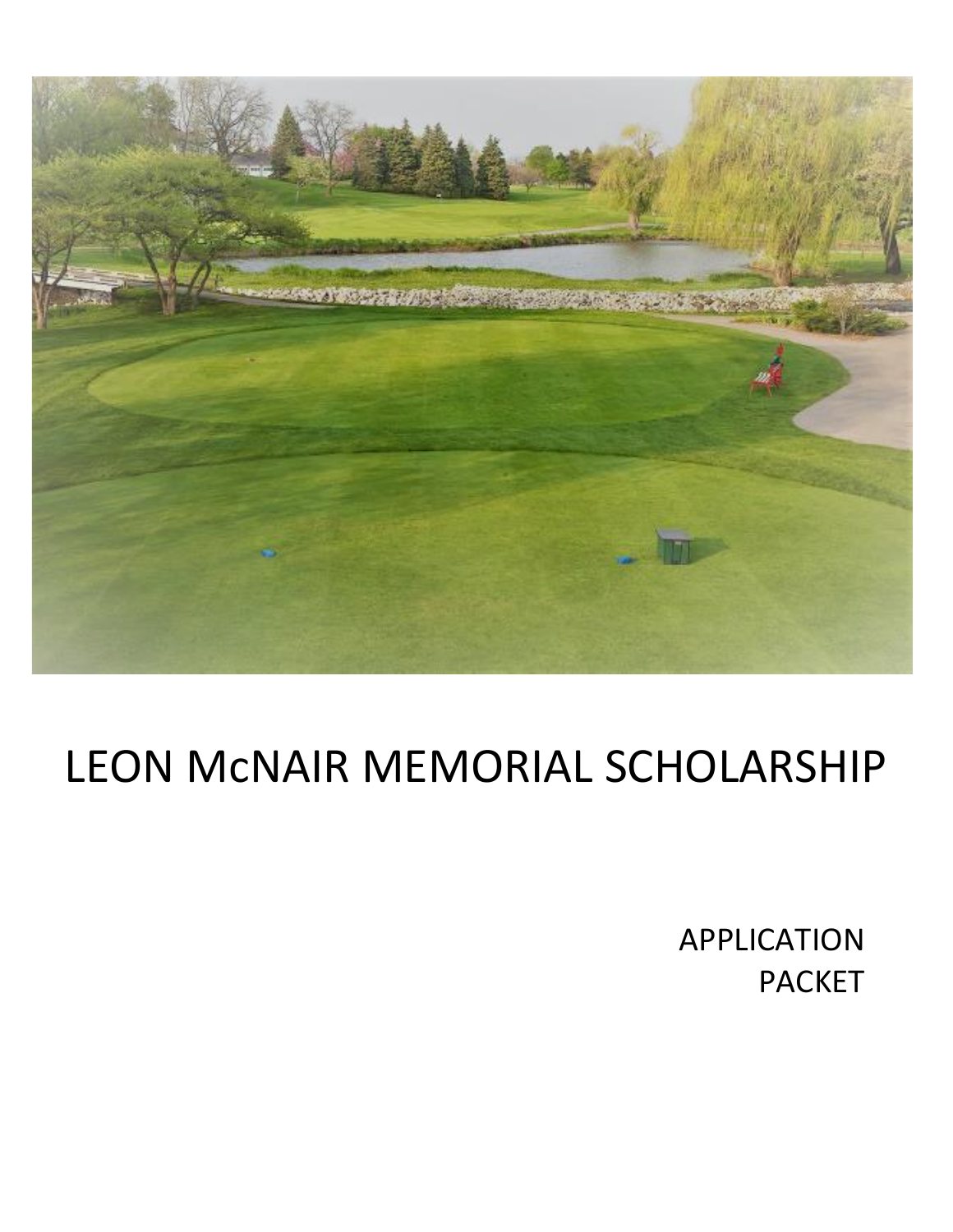

### SCHOLARSHIP INFORMATION

The Oswegoland Park Foundation annually awards academic scholarships to three students in honor of Leon McNair, a local golf icon with a passion for player development. The Leon McNair Memorial Scholarship's objective is to grant scholarships of \$1,500 to local students who have demonstrated excellence in character and are involved with the sport of golf. Up to three (3) \$1,500 scholarships will be awarded.

#### **BACKGROUND OF LEON McNAIR**

Leon McNair, Golf Professional and Manager at Fox Bend Golf Course in Oswego, Illinois for 38 years was dedicated to growing the game of golf. He believed golf taught life lessons of respect, discipline and perseverance. Co-founder of the Illinois PGA Foundation and The First Tee of Aurora Fox Valley, Leon was a tireless champion for promoting interest in the game and providing opportunities especially for young people to have affordable and accessible golf. As President of the Wadsworth Golf Charities Foundation, he dedicated resources to build facilities across the country designed for youth development. Leon was inducted into the Illinois PGA Hall of Fame in 2015. He passed away July 3, 2016.

#### **SCHOLARSHIP CRITERIA**

- 1. Open to high school seniors with the intention to graduate at the end of the school year. Must be a U.S. Citizen.
- 2. Applicants must meet entrance requirements and plan to enroll at an accredited college or university in the United States.
- 3. Applicants must have a cumulative minimum C grade average.
- 4. Applicants must demonstrate excellent character and involvement with the sport of golf. Skill in playing golf is not a criterion.
- 5. Applicants must be either a student in SD308, **or** a resident within the Oswegoland Park District Boundaries.

#### **APPLICATION MATERIALS**

- 1. Fillable application form will be available through the Oswegoland Park Foundation website. Completed submissions should be returned using the Foundation email, **foundation@oswegolandpd.org**
- 2. Items to be sent via email -*or* the USPS mail:
	- a. Copy of Official High School current Transcript.
	- b. One letter of recommendation from a non-family member. Suggestions include: a high school teacher, counselor or administrator, a local business professional, supervisor, clergy, etc.

#### **Oswegoland Park Foundation 313 E. Washington St. Oswego, IL 60543**

#### **SELECTION CRITERIA**

Four members of the selection committee will review all applications, according to the evaluation scale. Averages for each applicant will be compiled. The top three applicants with the highest point total will earn a scholarship. In the event of a tie, the committee will interview the applicants.

The disbursement of the \$1,500 scholarship will be made directly to the college or university.

#### **DEADLINE**

Applications will be accepted through **May 27, 2022 (extended)**.

Decisions and announcements are scheduled to be made by August 31, 2022.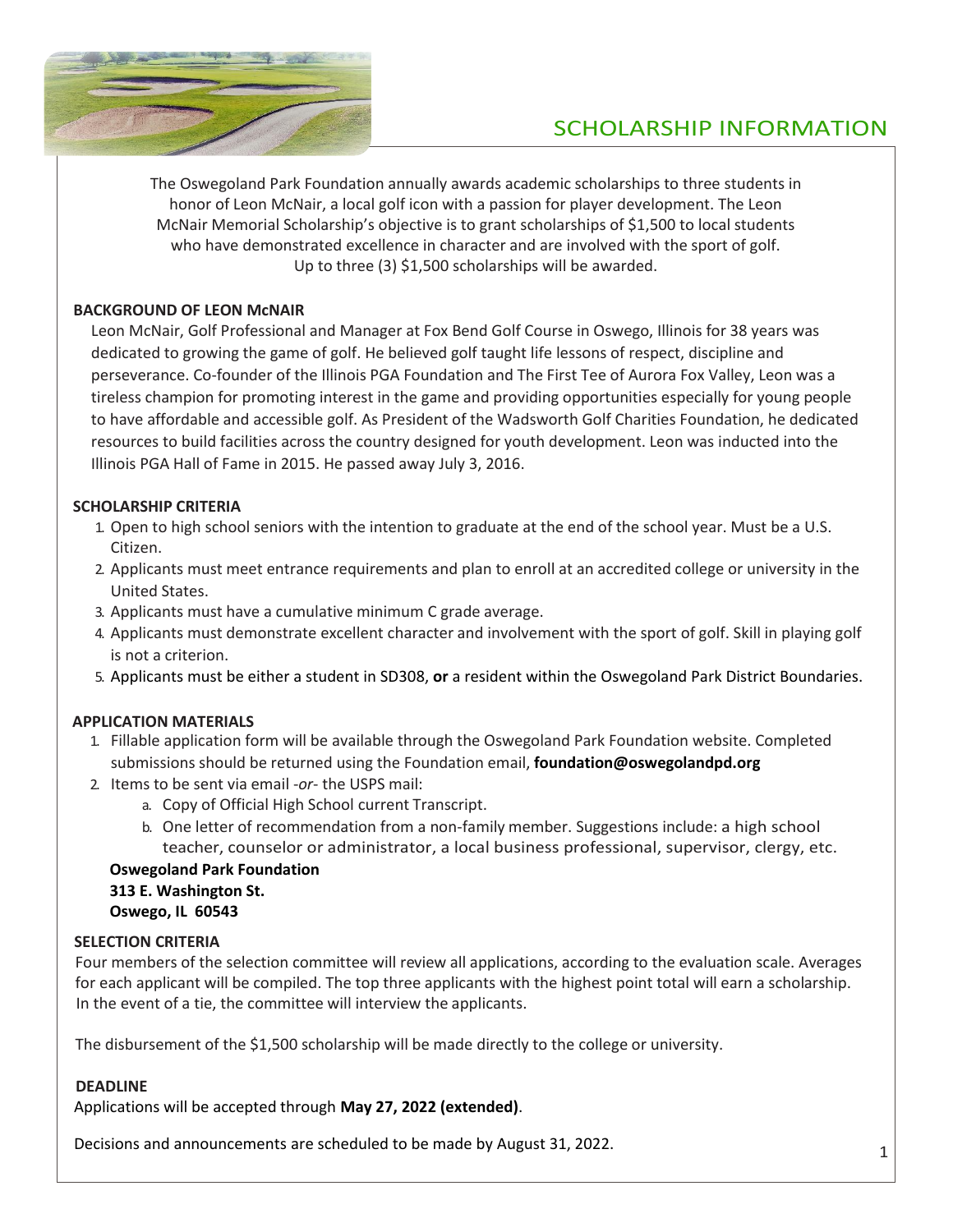

| Last                                                                                                                                                                                                                           | First | Middle |  |
|--------------------------------------------------------------------------------------------------------------------------------------------------------------------------------------------------------------------------------|-------|--------|--|
| Home Address: Note and the set of the set of the set of the set of the set of the set of the set of the set of the set of the set of the set of the set of the set of the set of the set of the set of the set of the set of t |       |        |  |
|                                                                                                                                                                                                                                |       |        |  |
| City                                                                                                                                                                                                                           | State | Zip    |  |
|                                                                                                                                                                                                                                |       |        |  |
|                                                                                                                                                                                                                                |       |        |  |
|                                                                                                                                                                                                                                |       |        |  |
| Age: Date of Birth: 1990                                                                                                                                                                                                       |       |        |  |
| Father's Full Name: Mother's Full Name: 1990 Mother's Full Name: 2008                                                                                                                                                          |       |        |  |
|                                                                                                                                                                                                                                |       |        |  |
|                                                                                                                                                                                                                                |       |        |  |
|                                                                                                                                                                                                                                |       |        |  |
| Grade Point Average - cumulative: ______________                                                                                                                                                                               |       |        |  |
| Please indicate if GPA is weighted or unweighted: _____________________________ out of _______________________                                                                                                                 |       |        |  |
|                                                                                                                                                                                                                                |       |        |  |
|                                                                                                                                                                                                                                |       |        |  |
|                                                                                                                                                                                                                                |       |        |  |
|                                                                                                                                                                                                                                |       |        |  |

#### SECTION I - APPLICANT INFORMATION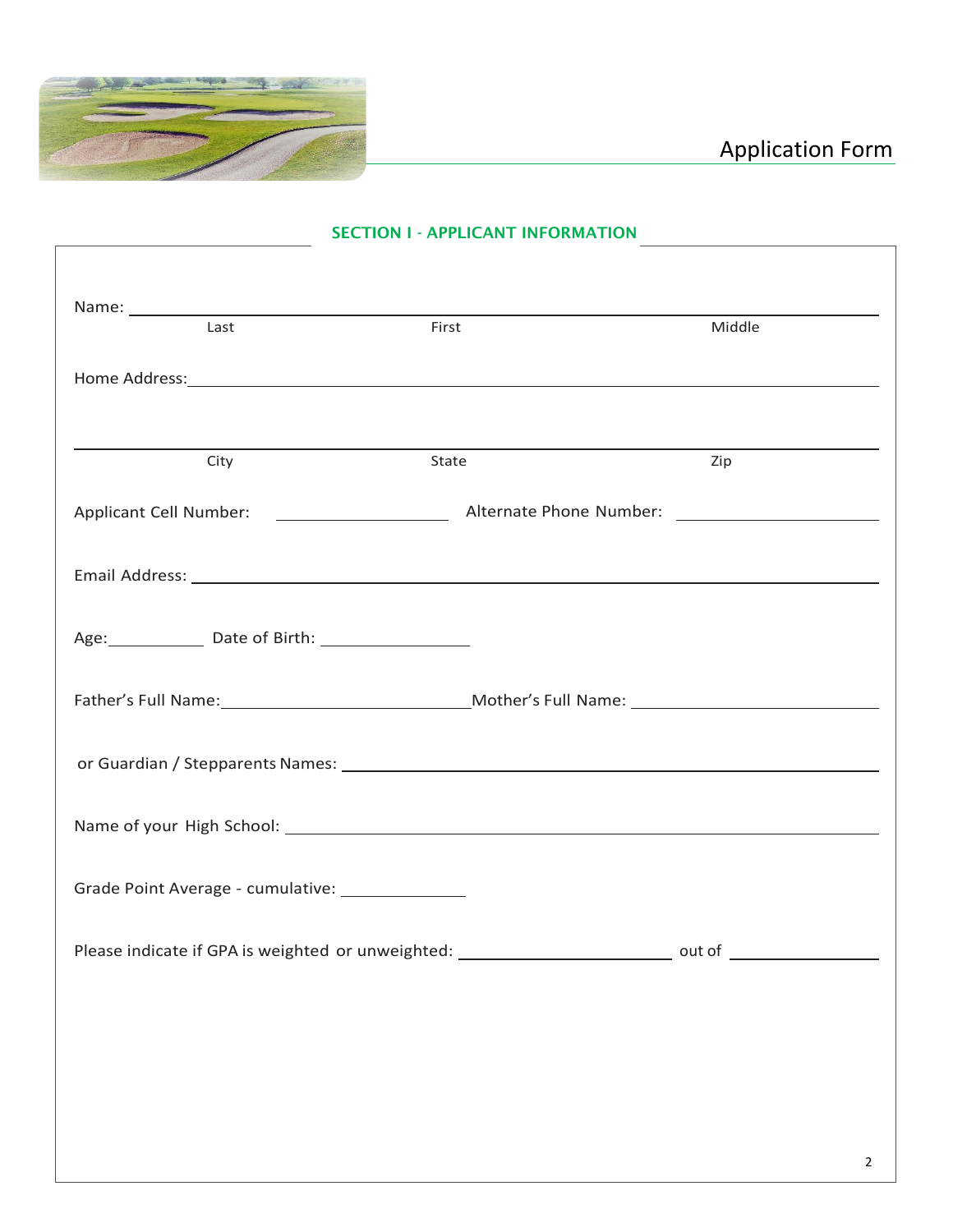# - SECTION II - PERSONAL AND EXTRACURRICULAR INFORMATION Describe your connection to the sport of golf and the extent to which you have been involved in the sport. (Golf skills are not a criterion.) *100 words or less* Describe at least one school, civic or community activity (other than golf) in which you participated, and specifically why it was meaningful to you. *100 words or less* Describe all the leadership positions you have held in an organization (extracurricular, employment, etc.) in the past 3 years. Include awards and recognitions. *100 words or less* Leon McNair was a model of upstanding integrity and character. Describe your dream of giving back to the game of golf and/or your community. *200 words or less* What college do you plan to attend? What are your goals for college and after college? *100 words or less*